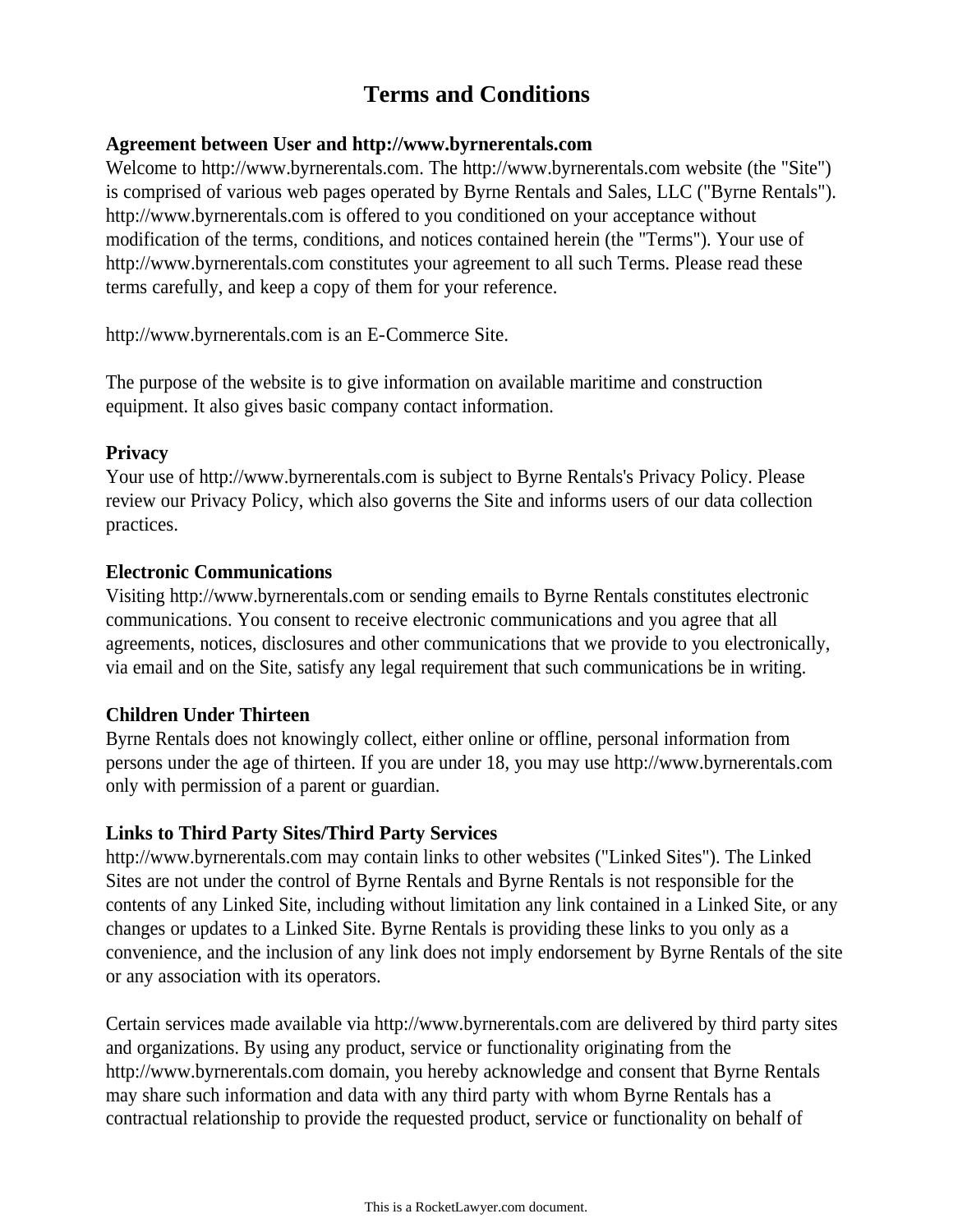http://www.byrnerentals.com users and customers.

## **No Unlawful or Prohibited Use/Intellectual Property**

You are granted a non-exclusive, non-transferable, revocable license to access and use http://www.byrnerentals.com strictly in accordance with these terms of use. As a condition of your use of the Site, you warrant to Byrne Rentals that you will not use the Site for any purpose that is unlawful or prohibited by these Terms. You may not use the Site in any manner which could damage, disable, overburden, or impair the Site or interfere with any other party's use and enjoyment of the Site. You may not obtain or attempt to obtain any materials or information through any means not intentionally made available or provided for through the Site.

All content included as part of the Service, such as text, graphics, logos, images, as well as the compilation thereof, and any software used on the Site, is the property of Byrne Rentals or its suppliers and protected by copyright and other laws that protect intellectual property and proprietary rights. You agree to observe and abide by all copyright and other proprietary notices, legends or other restrictions contained in any such content and will not make any changes thereto.

You will not modify, publish, transmit, reverse engineer, participate in the transfer or sale, create derivative works, or in any way exploit any of the content, in whole or in part, found on the Site. Byrne Rentals content is not for resale. Your use of the Site does not entitle you to make any unauthorized use of any protected content, and in particular you will not delete or alter any proprietary rights or attribution notices in any content. You will use protected content solely for your personal use, and will make no other use of the content without the express written permission of Byrne Rentals and the copyright owner. You agree that you do not acquire any ownership rights in any protected content. We do not grant you any licenses, express or implied, to the intellectual property of Byrne Rentals or our licensors except as expressly authorized by these Terms.

#### **International Users**

The Service is controlled, operated and administered by Byrne Rentals from our offices within the USA. If you access the Service from a location outside the USA, you are responsible for compliance with all local laws. You agree that you will not use the Byrne Rentals Content accessed through http://www.byrnerentals.com in any country or in any manner prohibited by any applicable laws, restrictions or regulations.

#### **Indemnification**

You agree to indemnify, defend and hold harmless Byrne Rentals, its officers, directors, employees, agents and third parties, for any losses, costs, liabilities and expenses (including reasonable attorney's fees) relating to or arising out of your use of or inability to use the Site or services, any user postings made by you, your violation of any terms of this Agreement or your violation of any rights of a third party, or your violation of any applicable laws, rules or regulations. Byrne Rentals reserves the right, at its own cost, to assume the exclusive defense and control of any matter otherwise subject to indemnification by you, in which event you will fully cooperate with Byrne Rentals in asserting any available defenses.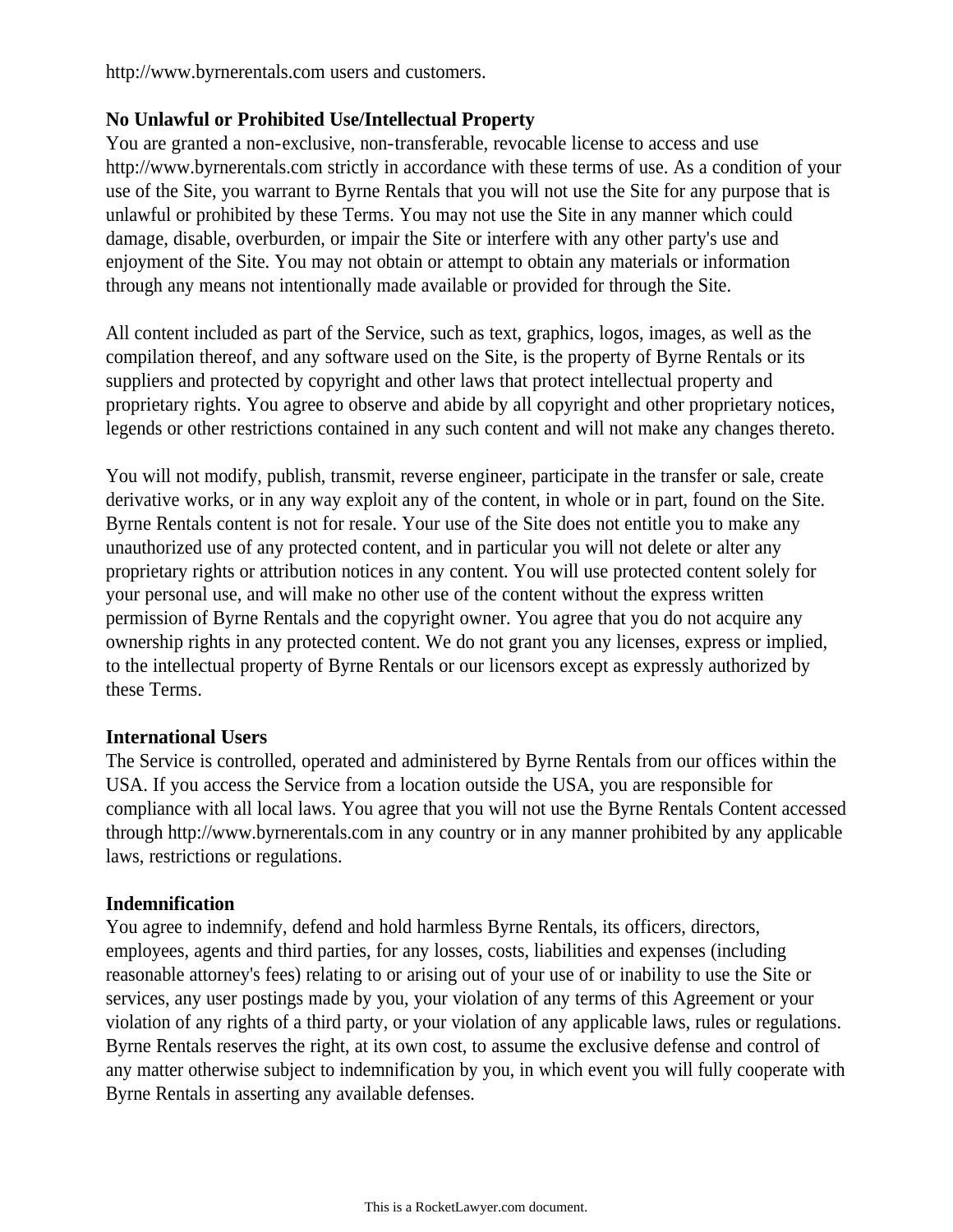# **Arbitration**

In the event the parties are not able to resolve any dispute between them arising out of or concerning these Terms and Conditions, or any provisions hereof, whether in contract, tort, or otherwise at law or in equity for damages or any other relief, then such dispute shall be resolved only by final and binding arbitration pursuant to the Federal Arbitration Act, conducted by a single neutral arbitrator and administered by the American Arbitration Association, or a similar arbitration service selected by the parties, in a location mutually agreed upon by the parties. The arbitrator's award shall be final, and judgment may be entered upon it in any court having jurisdiction. In the event that any legal or equitable action, proceeding or arbitration arises out of or concerns these Terms and Conditions, the prevailing party shall be entitled to recover its costs and reasonable attorney's fees. The parties agree to arbitrate all disputes and claims in regards to these Terms and Conditions or any disputes arising as a result of these Terms and Conditions, whether directly or indirectly, including Tort claims that are a result of these Terms and Conditions. The parties agree that the Federal Arbitration Act governs the interpretation and enforcement of this provision. The entire dispute, including the scope and enforceability of this arbitration provision shall be determined by the Arbitrator. This arbitration provision shall survive the termination of these Terms and Conditions.

# **Class Action Waiver**

Any arbitration under these Terms and Conditions will take place on an individual basis; class arbitrations and class/representative/collective actions are not permitted. THE PARTIES AGREE THAT A PARTY MAY BRING CLAIMS AGAINST THE OTHER ONLY IN EACH'S INDIVIDUAL CAPACITY, AND NOT AS A PLAINTIFF OR CLASS MEMBER IN ANY PUTATIVE CLASS, COLLECTIVE AND/ OR REPRESENTATIVE PROCEEDING, SUCH AS IN THE FORM OF A PRIVATE ATTORNEY GENERAL ACTION AGAINST THE OTHER. Further, unless both you and Byrne Rentals agree otherwise, the arbitrator may not consolidate more than one person's claims, and may not otherwise preside over any form of a representative or class proceeding.

#### **Liability Disclaimer**

THE INFORMATION, SOFTWARE, PRODUCTS, AND SERVICES INCLUDED IN OR AVAILABLE THROUGH THE SITE MAY INCLUDE INACCURACIES OR TYPOGRAPHICAL ERRORS. CHANGES ARE PERIODICALLY ADDED TO THE INFORMATION HEREIN. BYRNE RENTALS AND SALES, LLC AND/OR ITS SUPPLIERS MAY MAKE IMPROVEMENTS AND/OR CHANGES IN THE SITE AT ANY TIME.

BYRNE RENTALS AND SALES, LLC AND/OR ITS SUPPLIERS MAKE NO REPRESENTATIONS ABOUT THE SUITABILITY, RELIABILITY, AVAILABILITY, TIMELINESS, AND ACCURACY OF THE INFORMATION, SOFTWARE, PRODUCTS, SERVICES AND RELATED GRAPHICS CONTAINED ON THE SITE FOR ANY PURPOSE. TO THE MAXIMUM EXTENT PERMITTED BY APPLICABLE LAW, ALL SUCH INFORMATION, SOFTWARE, PRODUCTS, SERVICES AND RELATED GRAPHICS ARE PROVIDED "AS IS" WITHOUT WARRANTY OR CONDITION OF ANY KIND. BYRNE RENTALS AND SALES, LLC AND/OR ITS SUPPLIERS HEREBY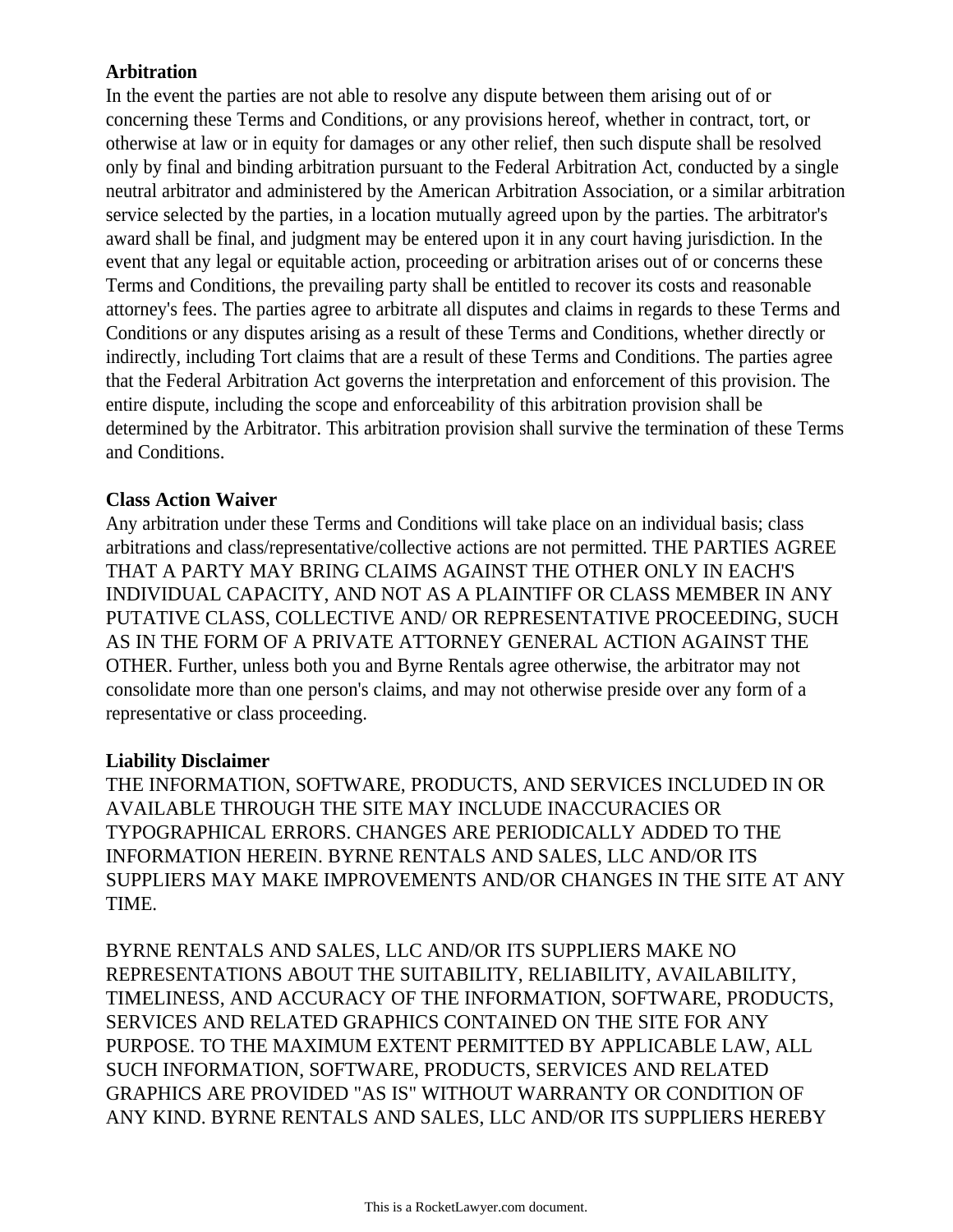DISCLAIM ALL WARRANTIES AND CONDITIONS WITH REGARD TO THIS INFORMATION, SOFTWARE, PRODUCTS, SERVICES AND RELATED GRAPHICS, INCLUDING ALL IMPLIED WARRANTIES OR CONDITIONS OF MERCHANTABILITY, FITNESS FOR A PARTICULAR PURPOSE, TITLE AND NON-INFRINGEMENT.

TO THE MAXIMUM EXTENT PERMITTED BY APPLICABLE LAW, IN NO EVENT SHALL BYRNE RENTALS AND SALES, LLC AND/OR ITS SUPPLIERS BE LIABLE FOR ANY DIRECT, INDIRECT, PUNITIVE, INCIDENTAL, SPECIAL, CONSEQUENTIAL DAMAGES OR ANY DAMAGES WHATSOEVER INCLUDING, WITHOUT LIMITATION, DAMAGES FOR LOSS OF USE, DATA OR PROFITS, ARISING OUT OF OR IN ANY WAY CONNECTED WITH THE USE OR PERFORMANCE OF THE SITE, WITH THE DELAY OR INABILITY TO USE THE SITE OR RELATED SERVICES, THE PROVISION OF OR FAILURE TO PROVIDE SERVICES, OR FOR ANY INFORMATION, SOFTWARE, PRODUCTS, SERVICES AND RELATED GRAPHICS OBTAINED THROUGH THE SITE, OR OTHERWISE ARISING OUT OF THE USE OF THE SITE, WHETHER BASED ON CONTRACT, TORT, NEGLIGENCE, STRICT LIABILITY OR OTHERWISE, EVEN IF BYRNE RENTALS AND SALES, LLC OR ANY OF ITS SUPPLIERS HAS BEEN ADVISED OF THE POSSIBILITY OF DAMAGES. BECAUSE SOME STATES/JURISDICTIONS DO NOT ALLOW THE EXCLUSION OR LIMITATION OF LIABILITY FOR CONSEQUENTIAL OR INCIDENTAL DAMAGES, THE ABOVE LIMITATION MAY NOT APPLY TO YOU. IF YOU ARE DISSATISFIED WITH ANY PORTION OF THE SITE, OR WITH ANY OF THESE TERMS OF USE, YOUR SOLE AND EXCLUSIVE REMEDY IS TO DISCONTINUE USING THE SITE.

#### **Termination/Access Restriction**

Byrne Rentals reserves the right, in its sole discretion, to terminate your access to the Site and the related services or any portion thereof at any time, without notice. To the maximum extent permitted by law, this agreement is governed by the laws of the State of Louisiana and you hereby consent to the exclusive jurisdiction and venue of courts in Louisiana in all disputes arising out of or relating to the use of the Site. Use of the Site is unauthorized in any jurisdiction that does not give effect to all provisions of these Terms, including, without limitation, this section.

You agree that no joint venture, partnership, employment, or agency relationship exists between you and Byrne Rentals as a result of this agreement or use of the Site. Byrne Rentals's performance of this agreement is subject to existing laws and legal process, and nothing contained in this agreement is in derogation of Byrne Rentals's right to comply with governmental, court and law enforcement requests or requirements relating to your use of the Site or information provided to or gathered by Byrne Rentals with respect to such use. If any part of this agreement is determined to be invalid or unenforceable pursuant to applicable law including, but not limited to, the warranty disclaimers and liability limitations set forth above, then the invalid or unenforceable provision will be deemed superseded by a valid, enforceable provision that most closely matches the intent of the original provision and the remainder of the agreement shall continue in effect.